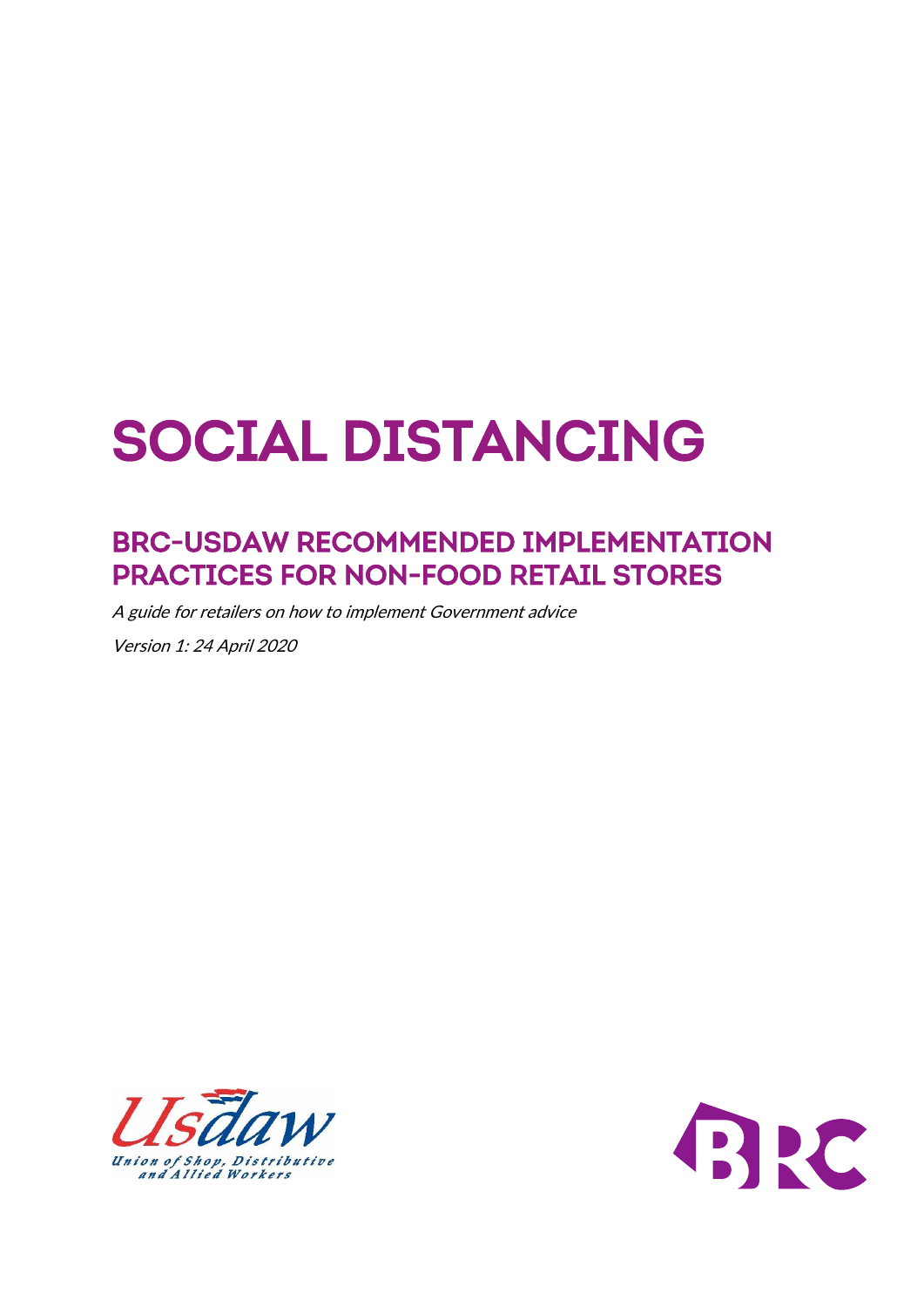# **Social Distancing in Retail Stores**

On 23 March, the Government stepped up measures to prevent the spread of coronavirus, to protect the NHS and save lives (detailed advice [here\)](https://assets.publishing.service.gov.uk/government/uploads/system/uploads/attachment_data/file/874732/230320_-_Revised_guidance_note_-_finalVF.pdf). Some businesses including food retailers, takeaways and pharmacies were permitted to remain open and all non-essential premises were closed.

It is not clear when the non-food retail sector will re-open for business and the final decision on this will be made by Government and the public health experts. However, we need to be ready and as we start to prepare for the re-opening of stores it is likely that some virus control restrictions will continue to be necessary to limit transmission.

The safety and wellbeing of every retailers' staff and customers is a top priority. Retailers welcome continued government support and clarification to assist managing their workforces.

The following outlines recommendations businesses may wish to consider to facilitate implementation of social distancing in retail stores. They are based on the experience of our food retail members who have been operating social distancing effectively in stores for a number of weeks. These are non-exhaustive and it is the responsibility of each business to decide the most appropriate methods to implement social distancing and other coronavirus control measures in their business. Over and above these specific recommendations there should be open dialogue with colleagues to reassure them and discuss any concerns about the safety of their role.

This document has been prepared by the BRC based on input from across the membership and USDAW and will be regularly updated, so if you have any proposed enhancements or further input, please email [Elizabeth.Andoh-Kesson@brc.org.uk.](mailto:Elizabeth.Andoh-Kesson@brc.org.uk)

This guidance should be implemented in addition to all legal requirements for example the Health and Safety at work regulations. Retailers are encouraged to frequently check the official Government advice which is updated daily. Government guidance for employers can be found [here](https://www.gov.uk/government/publications/guidance-to-employers-and-businesses-about-covid-19/guidance-for-employers-and-businesses-on-coronavirus-covid-19) and retail specifi[c here.](https://www.gov.uk/guidance/social-distancing-in-the-workplace-during-coronavirus-covid-19-sector-guidance#retail) Links within the document take the reader to information published by the government in England. Additional information specific to other UK Governments can be obtained through those pages.

# **1. Social distancing in and around stores**

#### **Government advice**

The Government has issued guidance for social distancing in retail outlets, which can be rea[d here](https://www.gov.uk/guidance/social-distancing-in-the-workplace-during-coronavirus-covid-19-sector-guidance#retail) *That advice is the basis for the practical guidance below.*

All employers are expected to follow social distancing guidance. Where the production environment makes it difficult to do so, employers should consider what measures may be put in place to protect employees. Once staff have left the work areas, social distancing and further hand washing guidance should be adhered to.

Government advice recognises that "the practical implementation of this advice will depend on the local circumstances." The guideline goes on to acknowledge the need for a local management assessment of measures that can be implemented. Businesses can meet these objectives by implementing the following measures.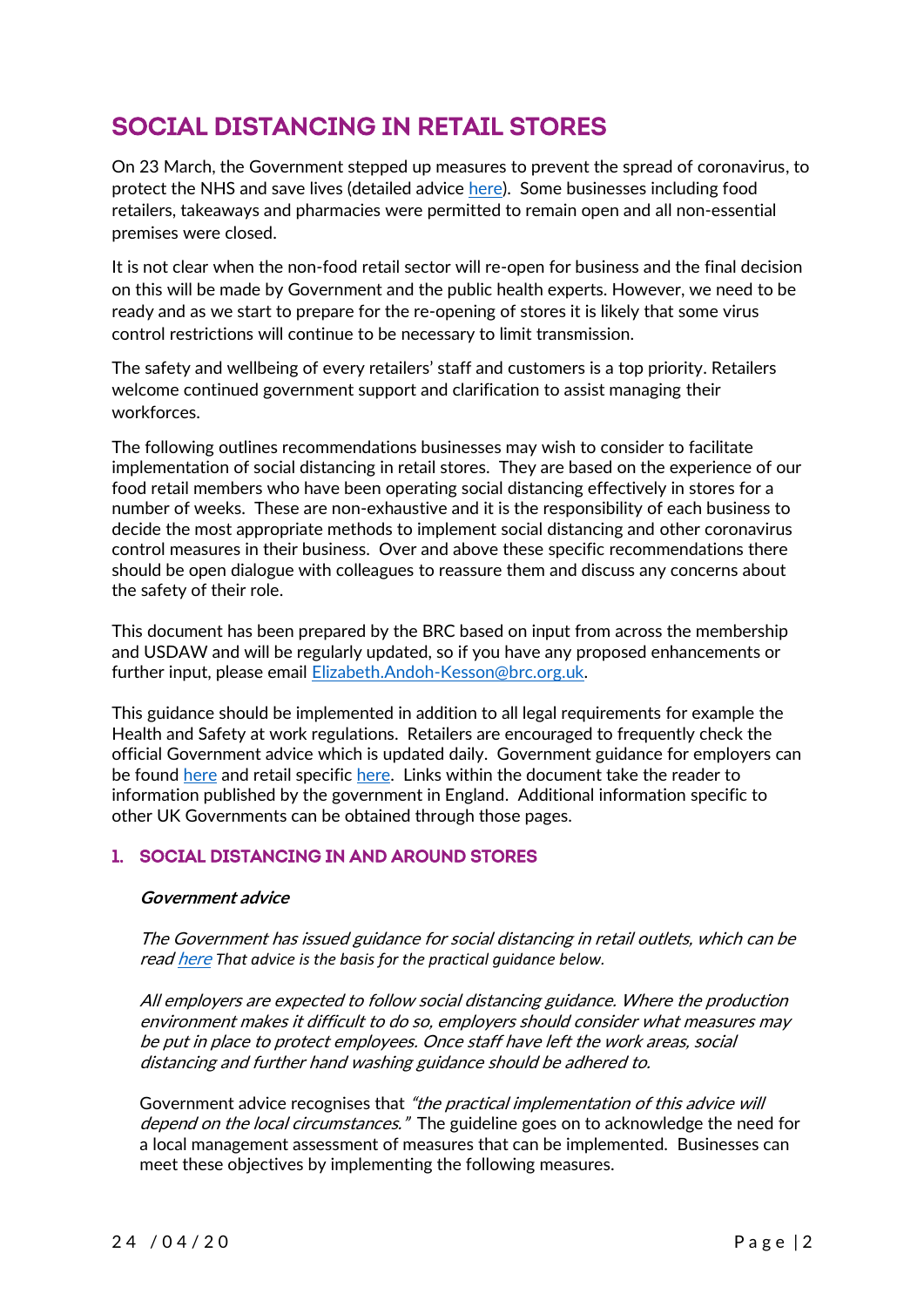**BRC recommendations on how to implement:**

#### **Outside store**

- **Limit number of entry and exit points into and out of store. Consider having separate entrance and exit points if possible.**
- **Limit the number of customers in the store at any time. Assess the size of the store and its layout, this will enable you to calculate the number of customers who can reasonably follow 2m social distancing.**
- **Use a colleague to meet customers, explain the social distancing requirements and control the number of customers entering store at any one time. In some circumstances, that colleague may need to b[e SIA licensed.](https://www.sia.homeoffice.gov.uk/pages/coronavirus.aspx)**
- **Consider whether temporary barriers should be available in case it is necessary to stop people joining a queue.**
- **Place clear signage outside of the store explaining the social distancing measures in place that customers should follow.**
- **Place markings outside the store to assist correct queue spacings.**
- **Speak to nearby premises to work together to manage possible shared queuing areas.**
- **Encourage customers to shop alone wherever possible. Please bear in mind that this is not always possible.**
- **Schedule deliveries to avoid crowding in delivery areas.**
- **Consider non-contact stock deliveries.**
- **Businesses in shopping centres should discuss queue management with centre management to determine the best way to avoid congestion.**
- **Consider whether additional security staff may be required to support staff.**

#### **Inside Store**

**Hygiene and cleaning**

- **Provision of cleaning stations at front of store including:**
	- o **Hand sanitiser, if available and**
	- o **Disinfectant wipes or spray and tissue for trolley/basket handles.**
- **Identify and regularly clean key touch points eg. door handles, lift buttons, keypads, stair/escalator hand rails.**

#### **Social Distancing**

**General**

• **Consider what steps will be taken by managers and staff where customers are not following social distancing measures.**

**Shop Floor and Till Areas**

- **Use floor markings inside to facilitate compliance with the social distancing advice of 2 metres, particularly in the most crowded areas and where queueing is likely.**
- **Place clear signage throughout the store reminding customers of the social distancing measures and asking them to follow these rules.**
- **Review the layout of the store to ensure aisles/walkways are as clear as possible to accommodate 2m social distancing, including the removal of promotional fixtures if necessary.**
- **Consider one-way systems using floor markings and signage to highlight system and direction.**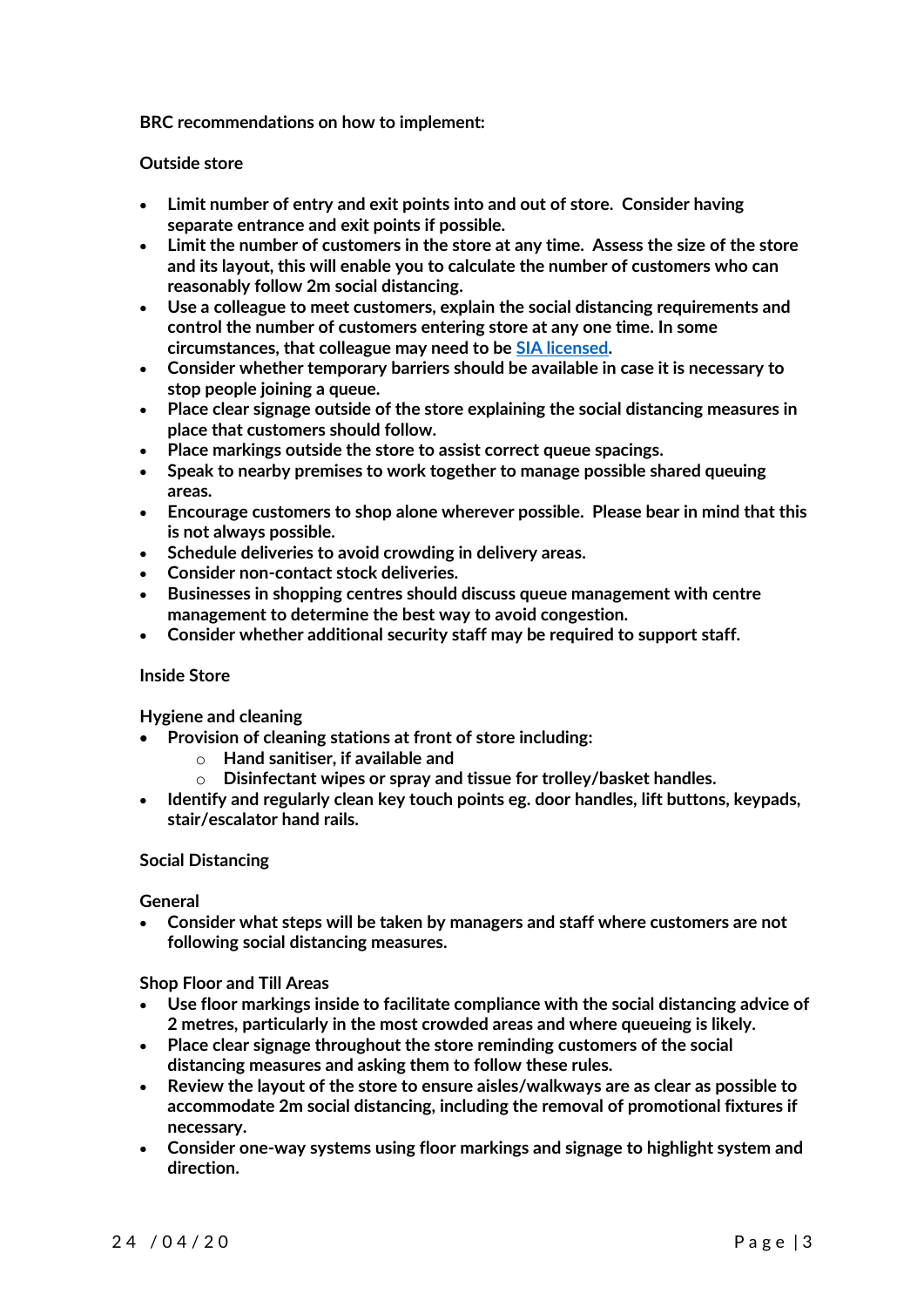- **Make regular announcements to remind staff and customers to follow social distancing advice.**
- **Erect physical barriers at till points using flexiplastic to provide a barrier for those working on the tills. These should be included in store cleaning programmes.**
- **If necessary, use staff to manage the flow of customers to checkouts.**
- **Where till points are close together, consider closing every other till point. Assess whether this is also necessary for self-scan tills.**
- **Leave non-essential doors open to minimise the number of people who touch them. This does not apply to fire doors.**
- **Customer order collection points should be set up to ensure the 2m separation either by floor markings or by limiting the number of customers that can wait at a time.**
- **Consider limiting the number of customers in enclosed spaces such as lifts.**
- **Remove promotions and features where customers are likely to congregate, such as product demonstrations.**
- **To limit congestion, consider restocking/replenishing only outside of store opening hours. If replenishment must be done in opening hours, assess how this can be done without compromising employee or customer safety.**
- **Encourage cashless purchases.**
- **Self-checkout touch screens/keypads – If these remain in operation a member of staff must be available to regularly wipe these areas. Ideally between each use.**

**Changing rooms, Customer Seating and Special Assistance**

- **Consider keeping changing rooms closed. If this is not possible, you must have a colleague in place at all times to ensure social distancing is maintained.**
- **Where customers require specialist advice/assistance in store, ensure colleagues giving the advice have a clearly designated position, ideally with a secure barrier as provided at till points.**
- **Remove or limit customer seating in store. If seating is provided, space out appropriately.**
- **If you provide in store products for customers to trial prior to purchase e.g. TV's, headphones, computers these must be set up to enable social distancing rules to be followed:**
	- o **Consider whether it is better for staff to demonstrate instead of customers touching the item or**
	- o **Provide hand sanitiser in these areas**
- **Stop services which require direct interaction with customers such as providing make up advice, nail bars or personal shopping.**
- **If stores choose not to assist customers with large purchases e.g. 60" TV to their car, it is advisable to highlight this prior to purchase. If stores are providing this service they should provide suitable protection and advice for this to be conducted safely.**

**Cafes and Toilets**

- **Consider whether it is safe to keep customer toilets open or if these should be available on request. If open, regular cleaning should include manual multi-person touch points such as door handles, flushes, taps. etc.**
- **Baby changing facilities should be available but consider frequency of cleaning.**
- **Cafes and restaurants are closed until further notice and should be securely closed off to ensure customers do not use them for seating.**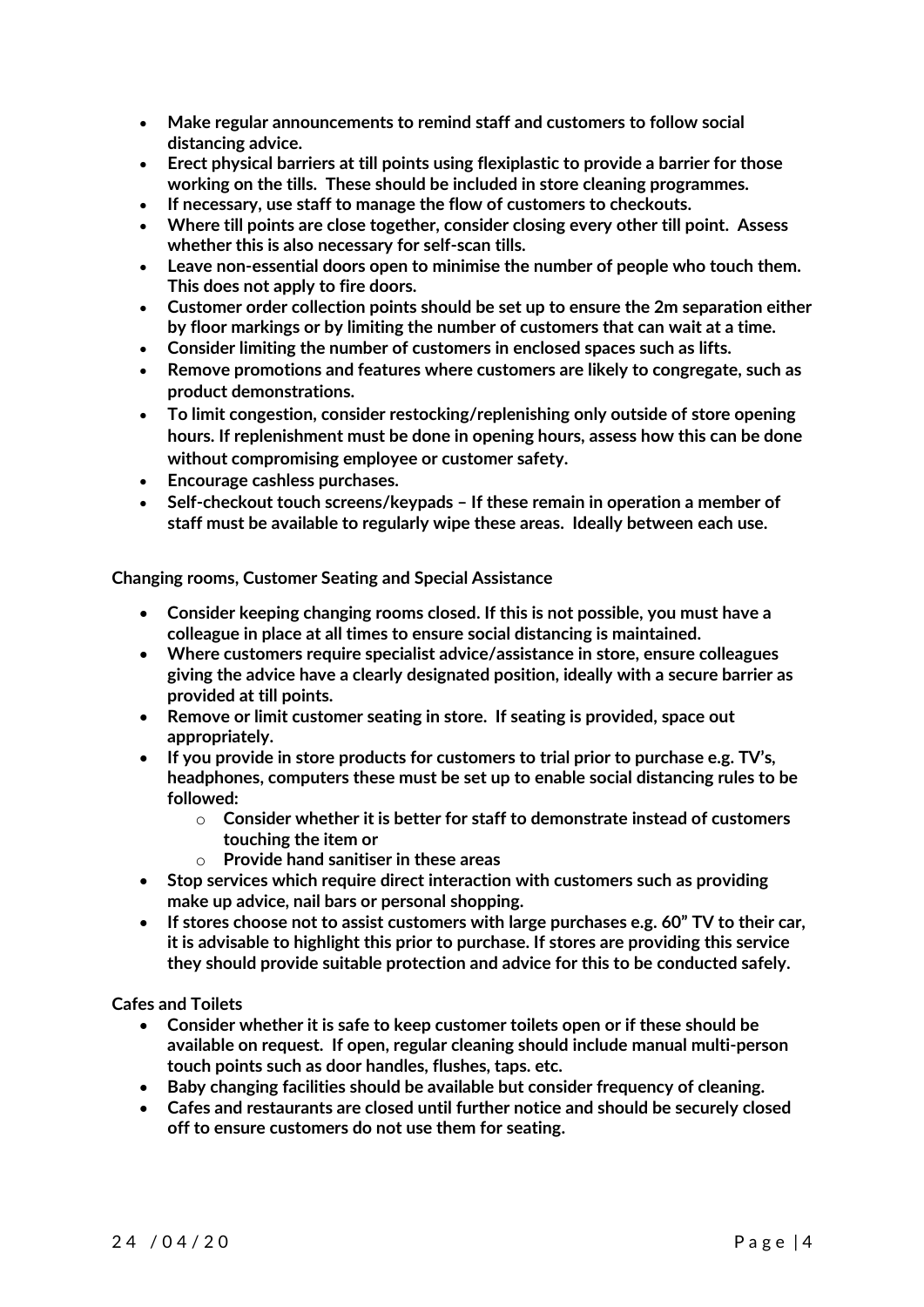# **2. MANAGING THE WORKPLACE – ENSURING YOUR COLLEAGUES ARE PROTECTED**

#### **Government Advice**

If anyone becomes unwell with a new, continuous cough or a high temperature in the business or workplace they should be sent home and advised to follow the [stay at home](https://www.gov.uk/government/publications/covid-19-stay-at-home-guidance)  [guidance.](https://www.gov.uk/government/publications/covid-19-stay-at-home-guidance) If you or an employee are experiencing symptoms, visit NHS 111 online or call 111 if there is no internet access. In an emergency, call 999 if they are seriously ill or injured, or their life is at risk. Do not visit the GP, pharmacy, urgent care centre or a hospital.

If a member of staff has helped someone who was taken unwell with a new, continuous cough or a high temperature, they do not need to go home unless they develop symptoms themselves. They should wash their hands thoroughly for 20 seconds after any contact with someone who is unwell with symptoms consistent with coronavirus infection.

It is not necessary to close the business or workplace or send any staff home, unless government policy changes. You should keep monitoring the [government response to](https://www.gov.uk/coronavirus)  [coronavirus](https://www.gov.uk/coronavirus) for further updates.

**BRC recommendations on how to implement:**

- **Ensure all staff are aware of the social distancing measures that are in place and trained on how they should support these measures being observed. Remind staff that social distancing applies in all areas of the store, including non-customer facing areas.**
- **Regular and visible written or verbal communication of the government messages.**
- **Frequent reminders using the following:**
	- o **Additional signage to ask staff not to turn up for work if they have symptoms.**
	- o **Written communication.**
	- o **Posters and signage.**
	- o **Daily reminders to all staff via noticeboard and/or intranet.**

# **2.1 LIMITING SPREAD OF CORONAVIRUS IN THE WORKPLACE**

#### **Government Advice**

Businesses and employers can help reduce the spread of coronavirus (COVID-19) by reminding everyone of the public health advice. [Posters, leaflets and other materials](https://campaignresources.phe.gov.uk/resources/campaigns/101/resources/5016) are available.

Employees and customers should be reminded to wash their hands for 20 seconds more frequently than normal.

**Government [advice](https://www.gov.uk/government/collections/coronavirus-covid-19-personal-protective-equipment-ppe) is clear PPE, including facemasks, is only necessary for those working in clinical situations. However, we are aware from the experience of our food retail members that some colleagues remain concerned and good practice is to supply masks or visors, and gloves to those who request them. It is important that these are used correctly to minimise the risk of infection. The use of such PPE does not replace or reduce the need to follow the government guidance in relation to hygiene practices.**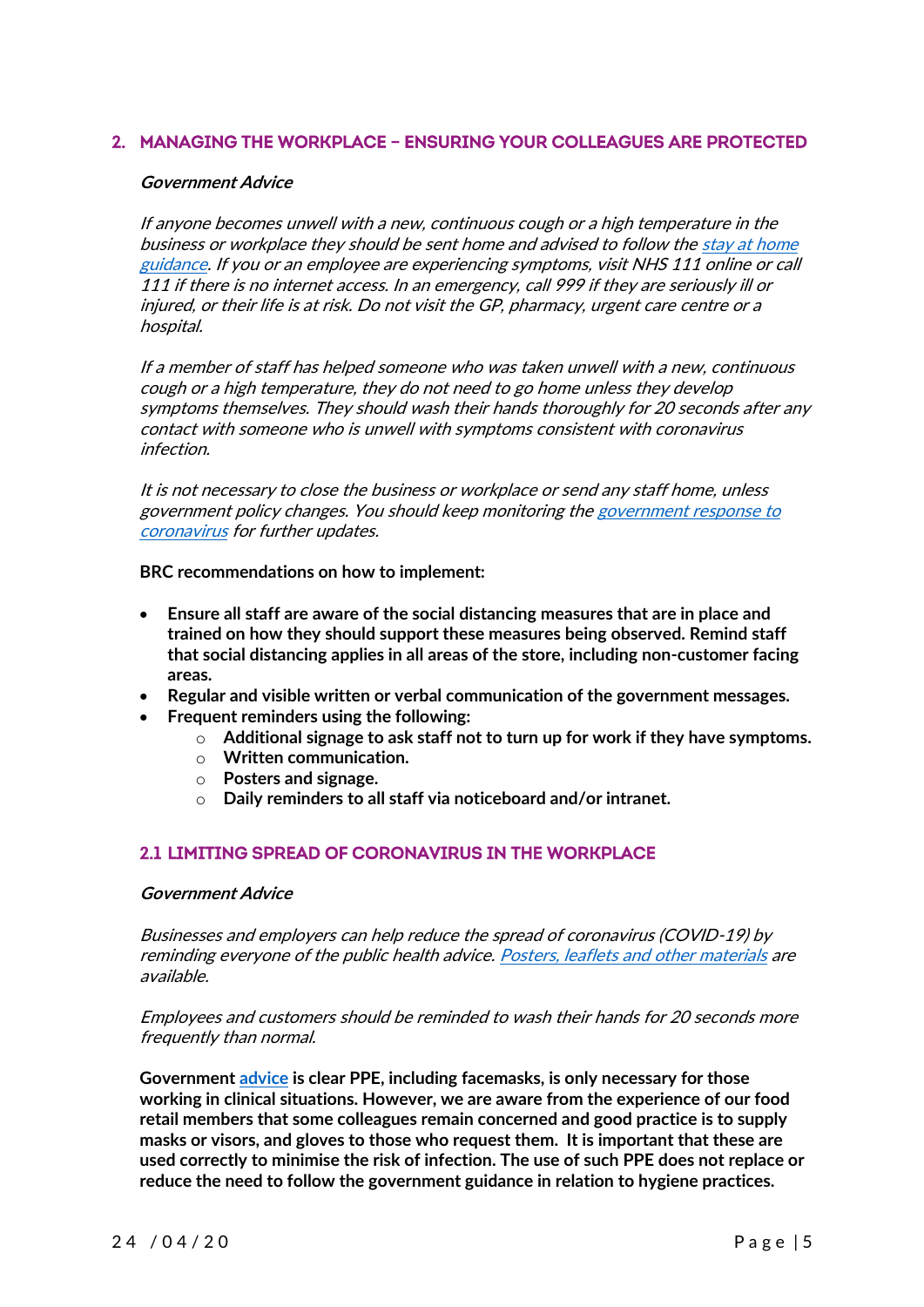Frequently clean and disinfect objects and surfaces that are touched regularly, using your standard cleaning products.

- Wash your hands with soap and water often do this for at least 20 seconds.
- Use hand sanitiser gel if soap and water are not available.
- Wash your hands as soon as you get to work and when you arrive home, after you blow your nose, cough or sneeze, before you eat or handle food.
- Cover your mouth and nose with a tissue or your sleeve (not your hands) when you cough or sneeze.
- Put used tissues in the bin immediately and wash your hands afterwards.

#### **BRC Recommendations on how to Implement:**

#### **General Considerations**

- **Regular and visible written/verbal communication of the government messages.**
- **Daily reminders about hand washing and correct coughing etiquette using the following:**
	- o **Additional signage**
	- o **Written communication**
	- o **Posters and signage.**
	- o **Daily reminders to all staff via noticeboards and/or intranets**
	- **Provision of hand sanitiser in high traffic/customer interaction areas such as:**
		- o **Till points**
		- o **Changing rooms, if open**
		- o **Staff rooms**
		- o **Backdoor for staff and delivery drivers**
- **Regular cleaning of multi-person contact points including door handles, keypads.**
- **Provide additional pop-up handwashing stations or facilities if possible. Provide soap, water and hand sanitiser, if available.**
- **Facilitate regular handwashing breaks for all staff.**
- **Introduce frequent deep cleaning of work areas, with attention to multi contact points. For example, between shifts, staff change overs and/or during breaks.**
- **Encourage use of disinfectant wipes to clean all equipment before and after each use.**
- **Stagger staff shift start, end and break times to avoid crowding.**
- **Arrange shifts to maintain same staff working together, where possible.**
- **Offer staff alternative tasks if concerns are raised.**
- **Have available sufficient gloves, masks and/or visors for those colleagues who require them. If you supply re-useable visors ensure colleagues are reminded to clean them regularly during use, and before and after each use.**
- **Remind staff not to share items for example, pens when signing in or out.**
- **Consider how staff security checks can be managed while maintaining social distancing.**